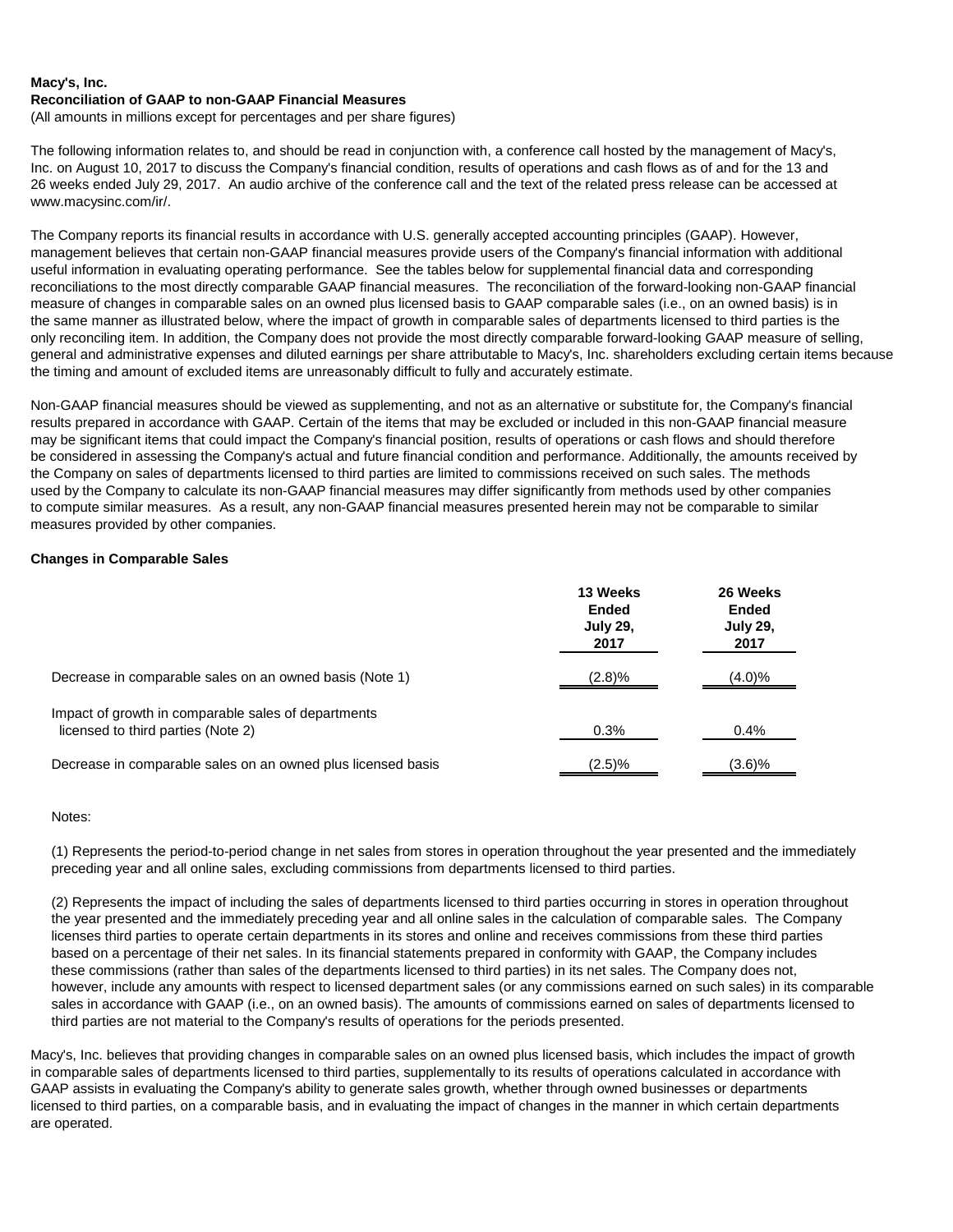#### **Reconciliation of GAAP to non-GAAP Financial Measures**

(All amounts in millions except for percentages and per share figures)

#### **Diluted earnings per share attributable to Macy's, Inc. shareholders, excluding certain items**

|                                                                                                          | 13 Weeks<br><b>Ended</b><br><b>July 29,</b><br>2017 | 13 Weeks<br><b>Ended</b><br><b>July 30,</b><br>2016 |  |
|----------------------------------------------------------------------------------------------------------|-----------------------------------------------------|-----------------------------------------------------|--|
| Most comparable GAAP measure:<br>Diluted earnings per share attributable to<br>Macy's, Inc. shareholders | \$<br>0.38                                          | 0.03<br>\$                                          |  |
| Non-GAAP measure:<br>Diluted earnings per share attributable to<br>Macy's, Inc. shareholders             | \$<br>0.38                                          | \$<br>0.03                                          |  |
| Add back the pre-tax impact of impairments and other costs                                               |                                                     | 0.80                                                |  |
| Add back the pre-tax impact of settlement charges                                                        | 0.17                                                | 0.02                                                |  |
| Deduct the pre-tax impact of net premiums associated<br>with the early retirement of debt (Note 1)       |                                                     |                                                     |  |
| Deduct the income tax impact of certain items identified above                                           | (0.07)                                              | (0.31)                                              |  |
| Diluted earnings per share attributable to Macy's, Inc.<br>shareholders, excluding certain items         | 0.48<br>\$                                          | \$<br>0.54                                          |  |
|                                                                                                          |                                                     |                                                     |  |
|                                                                                                          | 26 Weeks<br><b>Ended</b><br><b>July 29,</b><br>2017 | 26 Weeks<br><b>Ended</b><br><b>July 30,</b><br>2016 |  |
| Most comparable GAAP measure:<br>Diluted earnings per share attributable to<br>Macy's, Inc. shareholders | \$<br>0.61                                          | S<br>0.41                                           |  |
| Non-GAAP measure:<br>Diluted earnings per share attributable to<br>Macy's, Inc. shareholders             | \$<br>0.61                                          | 0.41<br>\$                                          |  |
| Add back the pre-tax impact of impairments and other costs                                               |                                                     | 0.80                                                |  |
| Add back the pre-tax impact of settlement charges                                                        | 0.17                                                | 0.06                                                |  |
| Add back the pre-tax impact of net premiums associated<br>with the early retirement of debt (Note 1)     |                                                     |                                                     |  |
| Deduct the income tax impact of certain items identified above                                           | (0.07)                                              | (0.33)                                              |  |

Note:

(1) The impacts during the 13 and 26 weeks ending July 29, 2017 represent values less than \$.01 per diluted share

### attributable to Macy's, Inc. shareholders.

Management believes that providing a measure of diluted earnings per share attributable to Macy's, Inc. shareholders excluding the impact of certain items, as disclosed above, is a useful measure to assist the reader in evaluating the Company's ability to generate earnings and that providing such a measure will allow investors to more readily compare the earnings referred to in the press release to the earnings reported by the Company in past and future periods. Management believes that excluding the impact of these items from the calculation of this measure is particularly useful where the items are not associated with the Company's core operations and the amounts of such items are not consistent in the periods presented.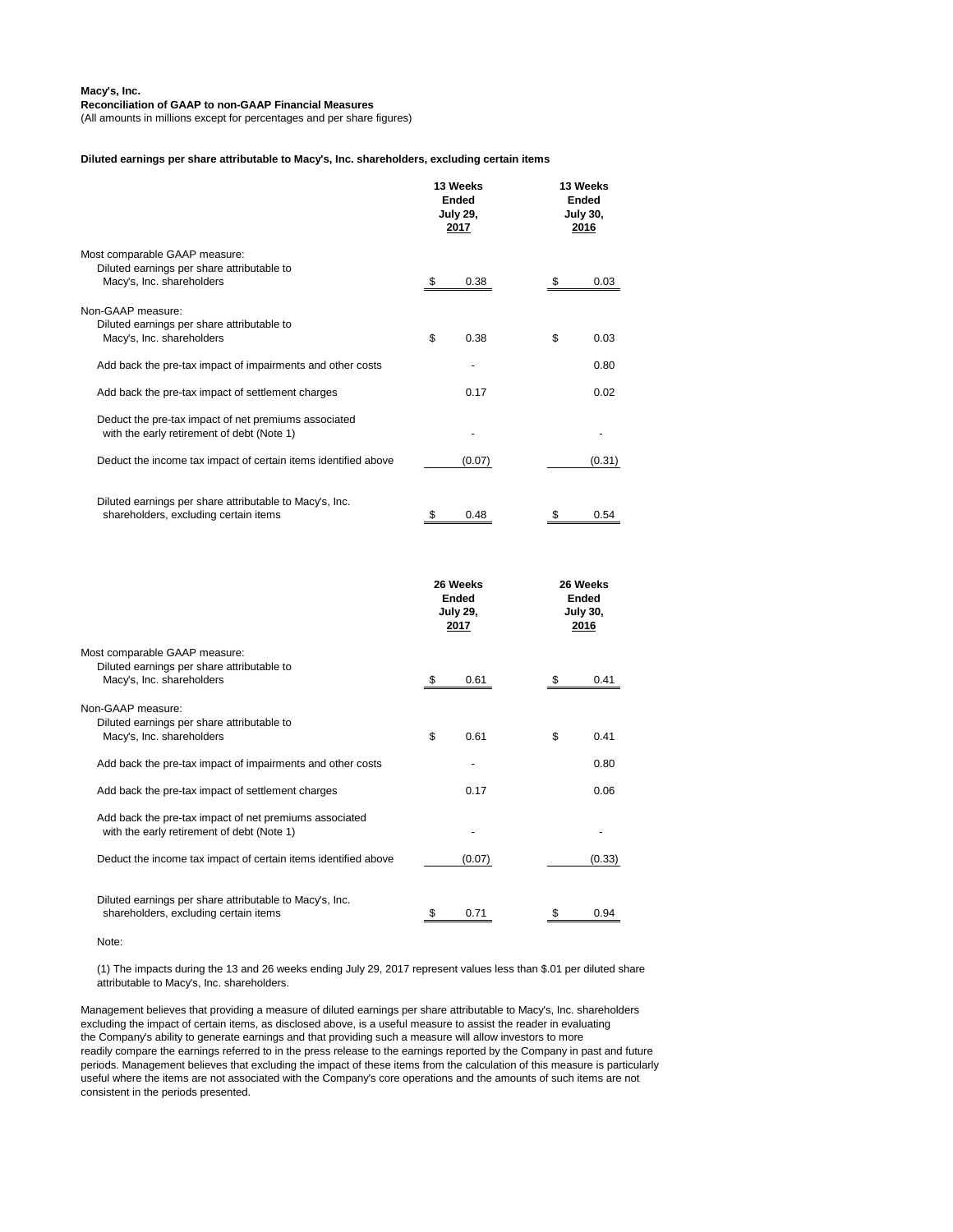### **Reconciliation of GAAP to non-GAAP Financial Measures**

(All amounts in millions except for percentages and per share figures)

## **Operating income and operating income as a percent to net sales, excluding certain items**

|                                                                             | 13 Weeks<br><b>Ended</b><br><b>July 29,</b><br>2017 | 13 Weeks<br><b>Ended</b><br><b>July 30,</b><br>2016 |
|-----------------------------------------------------------------------------|-----------------------------------------------------|-----------------------------------------------------|
| Most comparable GAAP measure:<br>Net sales                                  | 5,552<br>\$                                         | 5,866                                               |
| Operating income                                                            | 254                                                 | 117                                                 |
|                                                                             | 4.6%                                                | 2.0%                                                |
| Non-GAAP measure:<br>Net sales                                              | \$<br>5,552                                         | 5,866<br>S                                          |
| Operating income                                                            | \$<br>254                                           | \$<br>117                                           |
| Add back the impact of impairments and other costs                          |                                                     | 249                                                 |
| Add back the impact of settlement charges                                   | 51                                                  | 6                                                   |
| Operating income, excluding the impact of<br>certain items identified above | 305                                                 | 372                                                 |
|                                                                             | 5.5%                                                | 6.4%                                                |

|                                                                             | 26 Weeks<br><b>Ended</b><br><b>July 29,</b><br>2017 | 26 Weeks<br><b>Ended</b><br><b>July 30,</b><br>2016 |
|-----------------------------------------------------------------------------|-----------------------------------------------------|-----------------------------------------------------|
| Most comparable GAAP measure:<br>Net sales                                  | 10,890<br>- \$                                      | 11,637                                              |
| Operating income                                                            | 474                                                 | 393                                                 |
|                                                                             | 4.4%                                                | 3.4%                                                |
| Non-GAAP measure:<br>Net sales                                              | 10,890<br>\$                                        | 11,637                                              |
| Operating income                                                            | \$<br>474                                           | \$<br>393                                           |
| Add back the impact of impairments and other costs                          |                                                     | 249                                                 |
| Add back the impact of settlement charges                                   | 51                                                  | 19                                                  |
| Operating income, excluding the impact of<br>certain items identified above | 525                                                 | 661                                                 |
|                                                                             | 4.8%                                                | 5.7%                                                |

Management believes that operating income and operating income as a percent to net sales excluding the impact of certain items, as disclosed above, are useful measures in evaluating the Company's ability to generate earnings. Management believes that excluding these items from the calculation of these measures is particularly useful where the items are not associated with the Company's core operations and the amounts of such items are not consistent in the periods presented.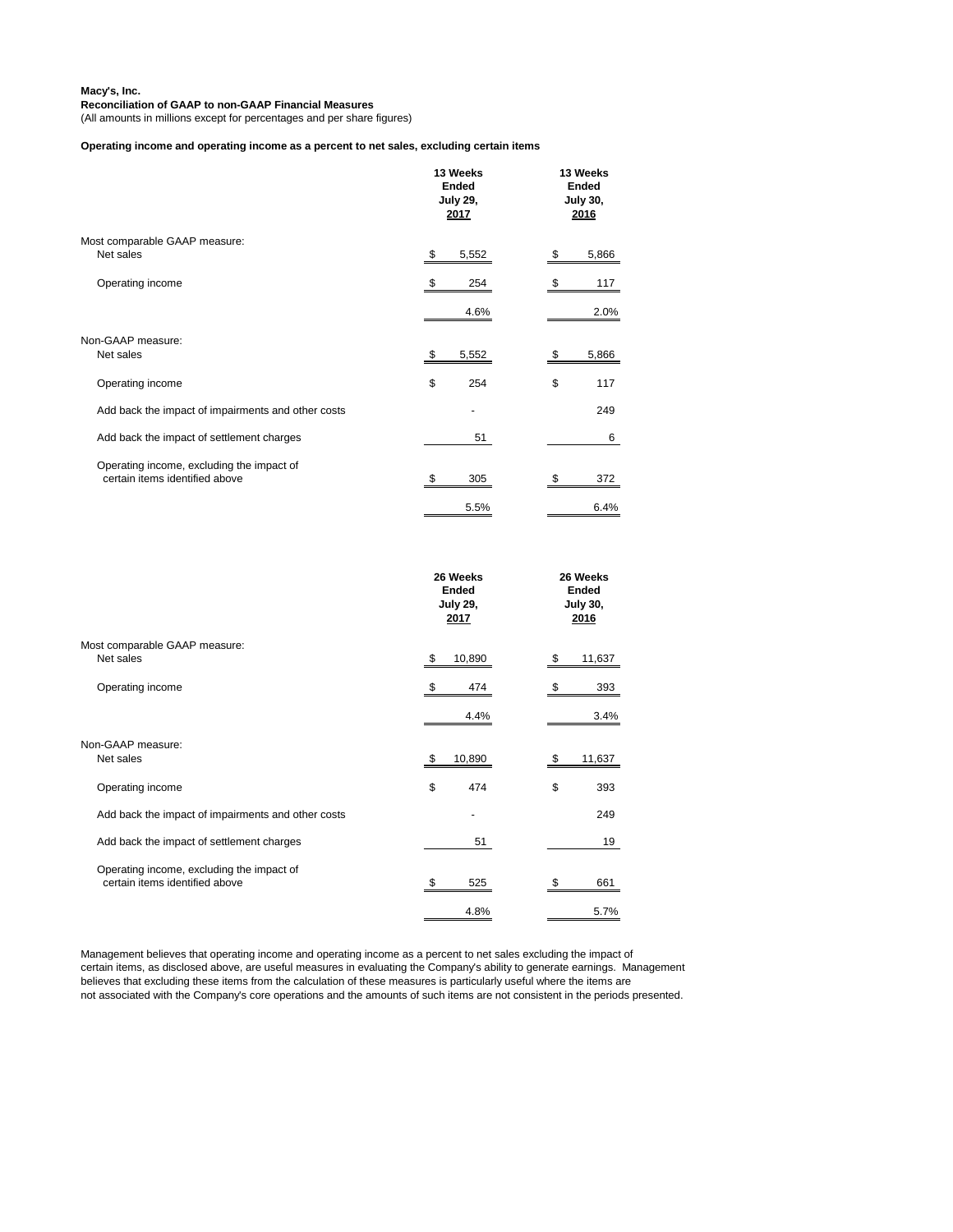### **Reconciliation of GAAP to non-GAAP Financial Measures**

(All amounts in millions except for percentages and per share figures)

# **Selling, general and administrative expenses, excluding certain items**

|                                                                                               | 13 Weeks<br><b>Ended</b><br><b>July 29,</b><br>2017 | 13 Weeks<br><b>Ended</b><br><b>July 30,</b><br>2016 | Change  |
|-----------------------------------------------------------------------------------------------|-----------------------------------------------------|-----------------------------------------------------|---------|
| Most comparable GAAP measure:<br>Selling, general and administrative expenses                 | 1,934                                               | 2,026                                               |         |
| Non-GAAP measure:<br>Selling, general and administrative expenses<br>Deduct real estate gains | \$<br>1,934<br>(43)                                 | \$<br>2,026<br>(21)                                 |         |
| Selling, general and administrative expenses,<br>excluding real estate gains                  | 1,977                                               | 2,047                                               | $-3.4%$ |

|                                               | 26 Weeks<br><b>Ended</b><br><b>July 29,</b><br>2017 | 26 Weeks<br><b>Ended</b><br><b>July 30,</b><br>2016 | Change  |  |
|-----------------------------------------------|-----------------------------------------------------|-----------------------------------------------------|---------|--|
| Most comparable GAAP measure:                 |                                                     |                                                     |         |  |
| Selling, general and administrative expenses  | 3,746                                               | 3,992                                               |         |  |
| Non-GAAP measure:                             |                                                     |                                                     |         |  |
| Selling, general and administrative expenses  | \$<br>3,746                                         | \$<br>3,992                                         |         |  |
| Deduct real estate gains                      | (111)                                               | (35)                                                |         |  |
| Selling, general and administrative expenses, |                                                     |                                                     |         |  |
| excluding real estate gains                   | 3,857                                               | 4,027                                               | $-4.2%$ |  |

Management believes that the change in selling, general and administrative expenses, excluding real estate gains is a useful measure in evaluating the Company's ability to control expenses. Management believes that excluding these gains from the calculation of these measures is particularly useful where the amounts of such items are not consistent in the periods presented and as such items serve to reduce the amount of selling, general and admistrative expenses in the periods presented.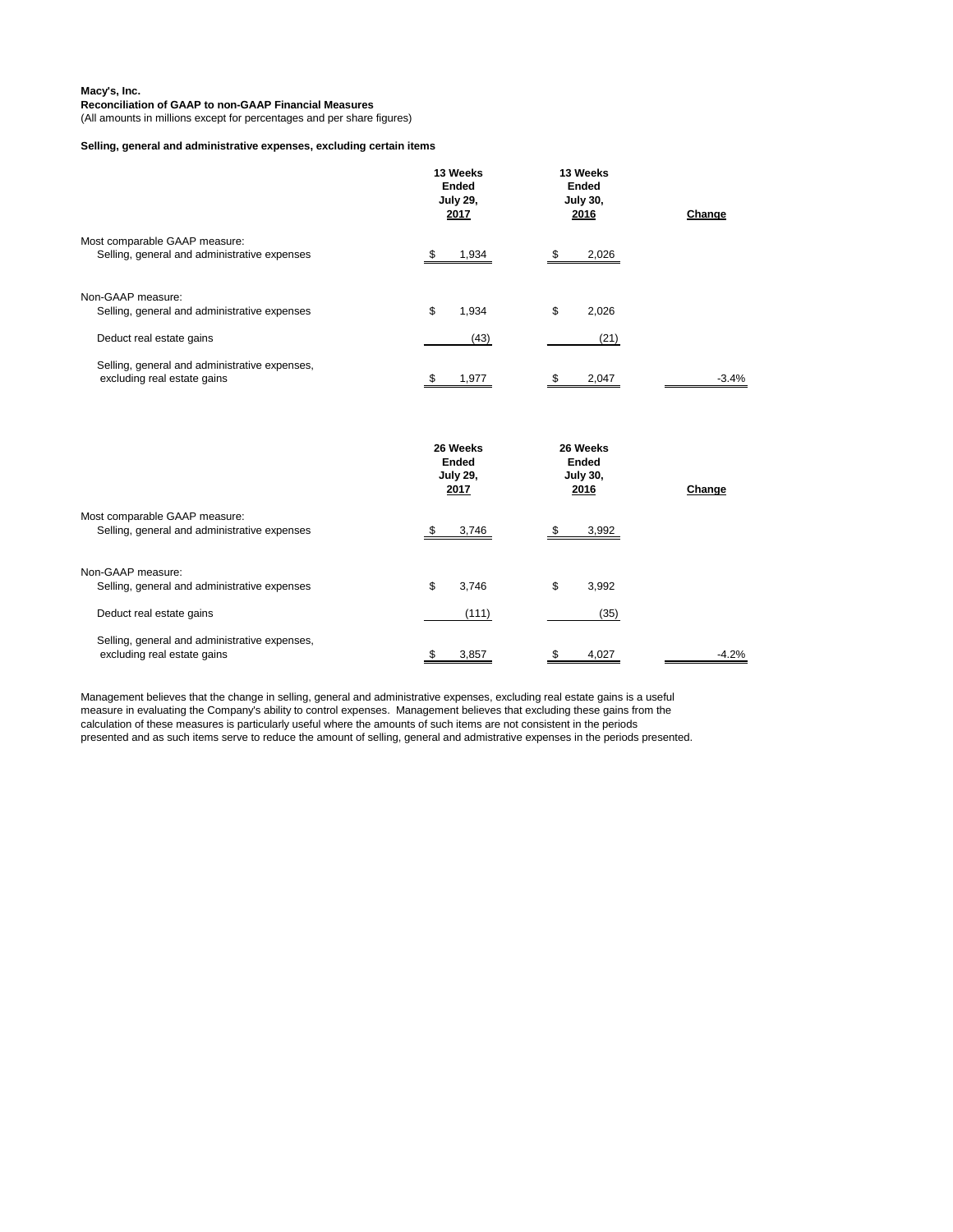### **Reconciliation of GAAP to non-GAAP Financial Measures**

(All amounts in millions except for percentages and per share figures)

### **Net income, excluding certain items**

|                                                                                       | 13 Weeks<br><b>Ended</b><br><b>July 29,</b><br><u>2017</u> |    | 13 Weeks<br><b>Ended</b><br><b>July 30,</b><br><u> 2016</u> |
|---------------------------------------------------------------------------------------|------------------------------------------------------------|----|-------------------------------------------------------------|
| Most comparable GAAP measure:<br>Net income attributable to Macy's, Inc. shareholders | \$<br>116                                                  |    |                                                             |
| Non-GAAP measure:<br>Net income attributable to Macy's, Inc. shareholders             | \$<br>116                                                  |    | 11                                                          |
| Add back the impact of impairments and other costs                                    | \$                                                         | \$ | 249                                                         |
| Add back the impact of settlement charges                                             | 51                                                         |    | 6                                                           |
| Deduct the impact of net premiums associated with the early<br>retirement of debt     | (2)                                                        |    |                                                             |
| Deduct the income tax impact of certain items identified above                        | (19)                                                       |    | (98)                                                        |
| Net income attributable to Macy's, Inc. shareholders,<br>excluding certain items      | \$<br>146                                                  |    | 168                                                         |

Management believes that net income attributable to Macy's, Inc. shareholders excluding the after-tax impact of certain items, as disclosed above, is a useful measure to assist the reader in evaluating the Company's ability to generate earnings and that providing such a measure will allow investors to more readily compare the earnings referred to in the press release to the earnings reported by the Company in past and future periods. Management believes that excluding these items from the calculation of this measure is particularly useful where the items are not associated with the Company's core operations and the amounts of such items are not consistent in the periods presented.